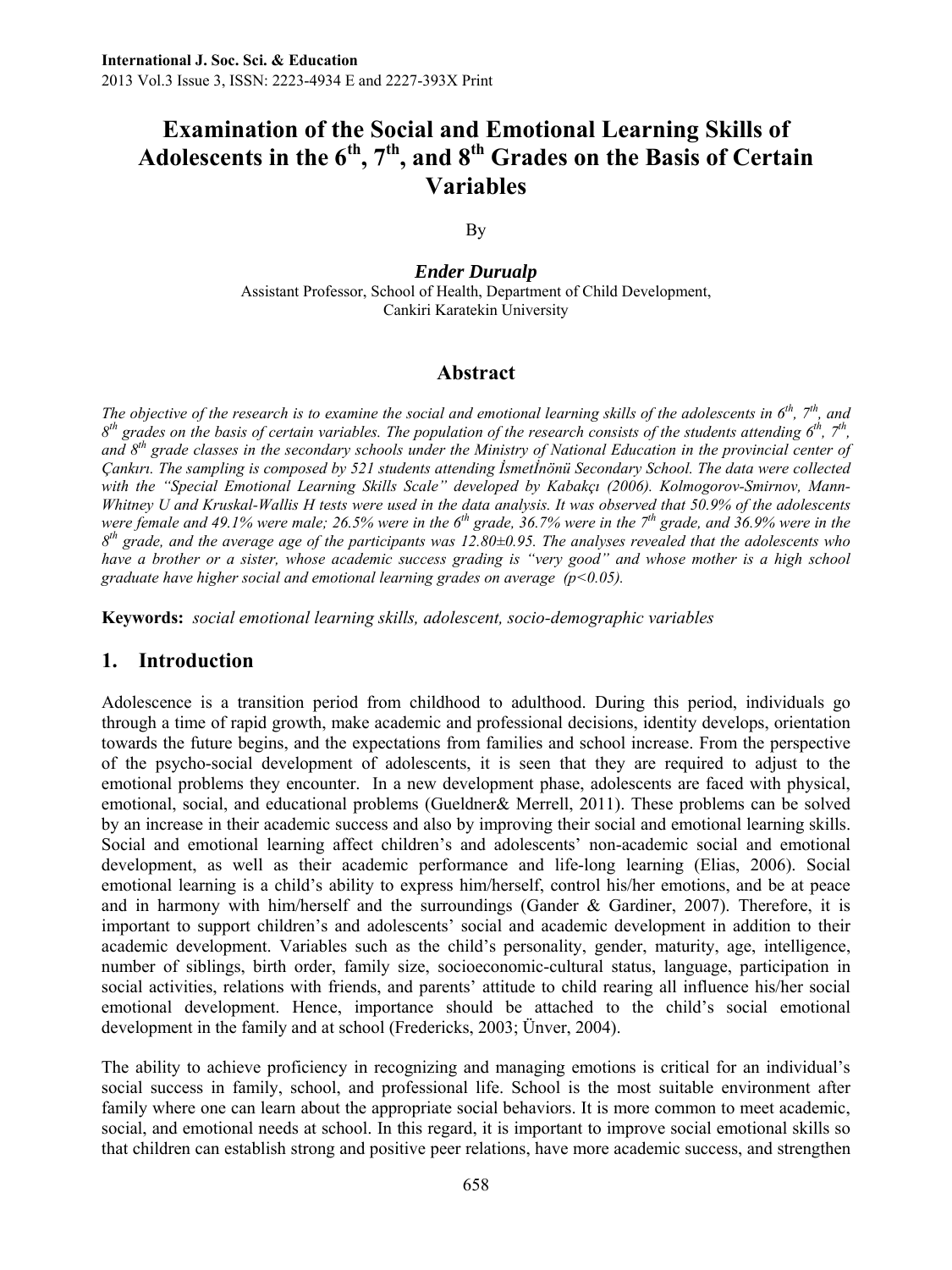### Examination of the Social and Emotional Learning Skills of Adolescents in the  $6<sup>th</sup>$ ,  $7<sup>th</sup>$ , and  $8<sup>th</sup>$  Grades on the Basis of Certain Variables

their relations with families (Denham & Brown, 2011; Durlak et al., 2011; Elias, 2006; Kress et al., 2004). According to Humpreys (1999), there are certain features that need to be taken into consideration for a child to feel strong from an emotional and behavioral perspective. There features are as follows: unconditional love, approving behavior, giving value, appraising the child's efforts, supporting his/her characteristics, effective listening, having understanding, sharing his/her feelings, creating opportunities suitable for the child's age so that s/he can assume responsibilities, letting the child express him/herself, and being kind to the child.

It is quite important that the social and emotional development of children be supported from the moment they start to socialize and establish communication with their surroundings. Thus, it will be easier for the child to make friends, share, control him/herself, and all these will have a positive effect on a wide range of areas from the child's academic success to his/her sense of self (Elias, 2006). The improvement in children's social emotional skills will decrease their aggressive behavior and increase their positive attitudes such as cooperation, reconciliation, and sharing. In fact, their social-cognitive skills improve. It is thought to be important to educate children at the age of 12-14, which are the early adolescent years, to help them understand, express, and manage their feelings so that they can succeed in applying their personal and social skills in every domain of life, have high motivation and an optimistic perspective, and be sensitive to themselves and their surroundings (Durlak et al., 2011; Gander & Gardiner, 2007). In light of this information, the objective of this research is to examine the social emotional learning skills of adolescents attending  $6<sup>th</sup>$ ,  $7<sup>th</sup>$ , and  $8<sup>th</sup>$  grades from the perspective of birth order, number of siblings, preschool attendance, academic success, the educational and professional status of parents, type of family, and income level.

# **2. Materials and Methods**

#### *The model of the research*

This research was conducted in order to examine whether or not the social emotional learning skills of the adolescents attending  $6<sup>th</sup>$ ,  $7<sup>th</sup>$ , and  $8<sup>th</sup>$  grades change based on certain variables.

#### *The population and sampling of the research*

The population of the research was composed by the adolescents attending  $6<sup>th</sup>$ ,  $7<sup>th</sup>$ , and  $8<sup>th</sup>$  grades of the secondary schools under the Ministry of National Education in the provincial center of Çankırı. All of the adolescents attending 6th, 7th, and 8th grades of the Çankırıİsmetİnönü High School with the highest number of students from all socio-economic levels were included in the research. The total number of students attending 6th, 7th, and 8th grades in the 2011-2012 academic year was 7115, of which 3698 are male and 3417 are female (Anonymous, 2012). The number of the sampling in the research was determined using the sampling volume table, and the confidence level was found to be 95 %, which was sufficient (Bayram, 2009).

Of the adolescents who participated in the research, 50.9% were female (n=265) and 49.1% were male (n=256). The class distribution was as follows: 26.5% in the 6<sup>th</sup> grade (n=138), 36.7% in the 7<sup>th</sup> grade  $(n=191)$ , and 36.9% in the 8<sup>th</sup> grade (n=192). The average age of the participants was 12.80 $\pm$ 0.95.

#### *Data Collection Tool*

A "General Information Form" was used to determine the socio-demographic features of the adolescents and their families. The social emotional learning skills of the adolescents were determined using the "Social Emotional Learning Skills Scale", which was developed by Kabakçı (2006) and tested in terms of validity and reliability.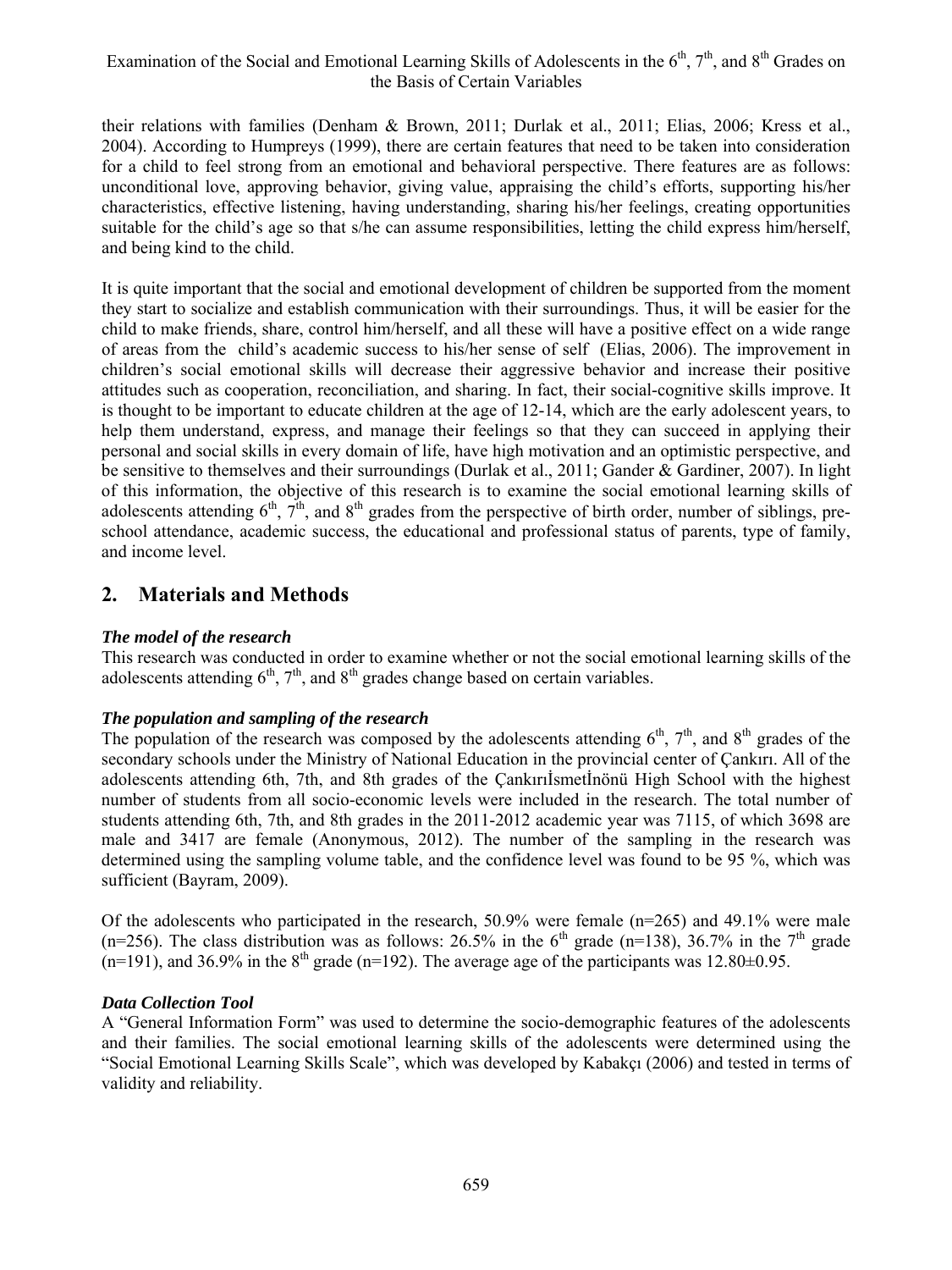#### Ender Durualp

The questions in the General Information Formwere about the age, gender, birth order, number of siblings, class, academic success, type of family, educational and professional status of parents, and as well as their income.

The Social Emotional Learning Skills Scale was developed by Kabakçı (2006) in order to determine the social emotional learning skills of adolescents. The validity and reliability of the scale were tested by determining the social emotional learning skills of adolescents attending  $6<sup>th</sup>$ ,  $7<sup>th</sup>$ , and  $8<sup>th</sup>$  grades of nine secondary schools in five different central districts in Ankara (n=1434). The value of the scale KMO (Kaiser-Meyer-Olkin) was 0.897, the Bartlett test was 7027.971, Cronbach's Alpha(α) reliability coefficient was 0.88, test-repeat-test reliability was 0.85. The factor load of the scale, which included 4 factors and 40 articles, changed between 0.33 and 0.60 and the variance was quite high. The scale consisted of the following sub-scales: communication skills (9 items), problem-solving skills (11 items), skills of overcoming the stress (10 items), and self-worth skills (10 items). The results show that the scale is valid and reliable. The grading was based on quadruple Likert scale with the options: "It completely fits me" (4), "It fits me a lot" (3), "It does not fit me much" (2), and "It does not fit me at all" (1). The grades were between 1 and 4. The scale gives a total grade and four sub-grades. The lowest grade possible from the scale is 40 and the highest grade is 160. All of the questions in the scale are affirmative and completed by the child him/herself. A high grade indicates proficiency in social emotional learning skills, whereas a low grade indicates that the individual concerned has a low self-perception (Kabakçı, 2006; Kabakçı and Korkut-Owen, 2010).

#### *The ethical aspect of the research*

Following the written permission of the Çankırı Directorate of the Ministry of National Education and the verbal approval of the school administrators and teachers concerned, the objective and method of the research was explained to the adolescents who were to participate in the research. Before the scale was applied, the adolescents were informed about the research in verbal and written form, their approval was taken, and the volunteers were included in the research.

#### *Data collection method*

After the required explanations were made, the adolescents who agreed to participate in the research were asked to complete in the Social Emotional Learning Skills Scale. The forms that were completed by the adolescents were checked before they were returned in order to prevent any data loss and ensure that any missing information is completed. The data of the research were collected during the counseling course, between November  $12<sup>th</sup>$  and  $30<sup>th</sup>$  in the 2012-2013 academic year.

#### *The evaluation and analysis of data*

Since the size of the group was more than 50, the Kolmogorov-Smirnov test was used in order to understand whether or not the social emotional learning skills and the grades they gave had a normal distribution. As no parametric conditions were met and there was no normal distribution  $(p<0.05)$ , the Mann-Whitney U and Kruskal Wallis H tests were used. When the differences made sense, the Mann-Whitney U test was used to detect from which group the difference resulted (Bayram, 2009; Büyüköztürk, 2012).

## **3. Findings**

The average grades of the 6th, 7th, and 8th grade students were  $131.67\pm14.94$ ,  $126.51\pm14.51$ , and 126.39±16.21, respectively. The average grade in communications skills was 28.97±4.35. The average grade in problem-solving skills was 36.58±5.49. The average grade in the skills of overcoming stress was 26.49±5.30. The average grade in the skills of increasing self-worth was 35.80±4.07. The average grade in total skills was 127.83±15.41. It can be claimed that adolescents have high social emotional learning skills.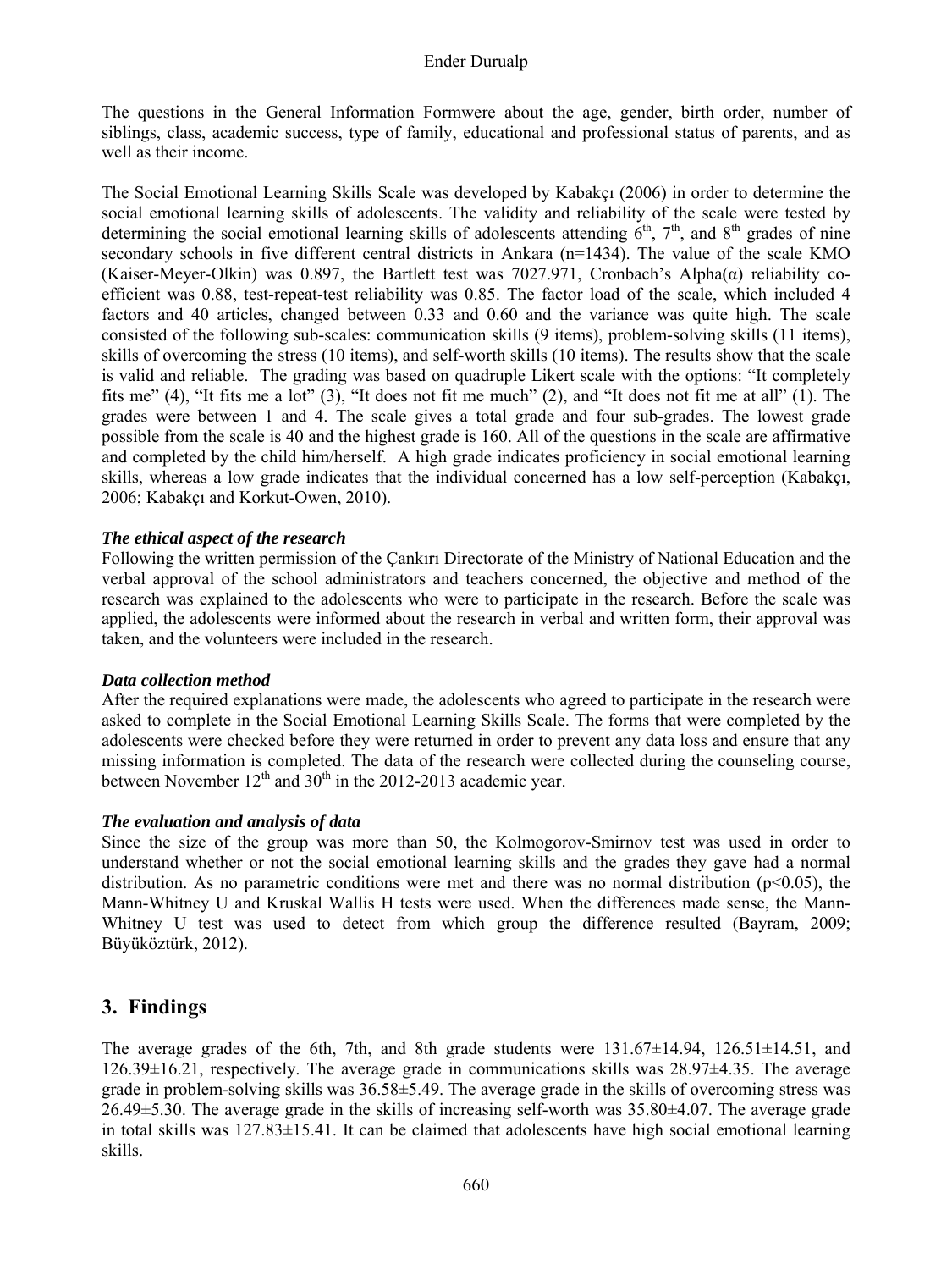| <b>Features</b> |              | $\mathbf n$ | $\frac{0}{0}$ | Mean<br>Rank | Significant<br>difference | $\chi^2$ , sd, p |
|-----------------|--------------|-------------|---------------|--------------|---------------------------|------------------|
| Birth           | First child  | 233         | 44.7          | 276.82       |                           | 5.649.           |
| Order           | Middle child | 107         | 20.6          | 236.72       |                           | 2,               |
|                 | Last child   | 181         | 34.7          | 254.99       |                           | 0.059            |
|                 |              | 233         | 44.7          | 279.4        |                           |                  |
| of<br>Number    | 2            | 189         | 36.3          | 256          | $1 - 4$                   | 11.408,          |
| siblings        | 3            | 50          | 9.6           | 251.55       | $1 - 5$                   | 4,               |
|                 | 4 and more   | 24          | 4.6           | 195.25       |                           | 0.022            |
|                 | Single child | 25          | 4.8           | 209.38       |                           |                  |
|                 | Weak         | 5           |               | 133          | $1 - 4$                   | 39.355.          |
| Academic        | Mediocre     | 76          | 14.6          | 191.24       | $2 - 3$                   | 3,               |
| success         | Good         | 232         | 44.5          | 247.44       | $2 - 4$                   | 0.000            |
|                 | Very good    | 208         | 39.9          | 304.69       | $3-4$                     |                  |
|                 |              |             |               |              | <b>Sum of Ranks</b>       | U; p             |
| Pre-school      | With         | 292         | 56            | 262.12       | 76538                     | 33108            |
| attendance      | Without      | 229         | 44            | 259.58       | 59443                     | 0.848            |

**Table 1: Mann Whitney U and Kruskal Wallis test results of the Total Grades of the Adolescents According to Certain Features** 

The grades of the adolescents' social emotional learning skills did not significantly differ depending on their birth rate  $(\chi^2_{(sd=2, n=521)}=5.649, p>0.05)$  and pre-school attendance (U=33108, p>0.05). Their grades significantly differed depending on the number of siblings  $(\chi^2_{\text{csd}=4, n=521)}$ =11.408, p<0.05). Adolescents with one sibling had significantly better social emotional learning skills than the only children and the adolescents with four or more siblings. Adolescents whose academic success is very good had better social emotional learning skills than those with good, mediocre and weak academic success  $(\chi^2_{\text{csd=3}})$  $n=521$ )=39.355, p<0.05). It was revealed that the number of siblings and academic success of adolescents were influential in improving social emotional learning skills (Table 1).

**Table 2: Mann Whitney U and Kruskal Wallis test results of the Total Grades of the Adolescents According to Certain Characteristics of Their Parents** 

|                 |                   |             |               | Mean         | Significant         | $\chi^2$ , sd, p |
|-----------------|-------------------|-------------|---------------|--------------|---------------------|------------------|
| <b>Features</b> |                   | $\mathbf n$ | $\frac{6}{9}$ | <b>Ranks</b> | difference          |                  |
|                 | Illiterate        | 10          | 1.9           | 183.3        |                     |                  |
| Mother          | Literate          | 14          | 2.7           | 226.79       | $1 - 5$             | 14.028,          |
| Educational     | Primary school    | 188         | 36.1          | 258.2        | $3 - 5$             | 5,               |
| <b>Status</b>   | Secondary school  | 110         | 21.1          | 232.27       | $4 - 5$             | 0.015            |
|                 | High school       | 134         | 25.7          | 293.79       |                     |                  |
|                 | University        | 65          | 12.5          | 269.45       |                     |                  |
|                 | Literate          | 11          | 2.1           | 265.95       |                     |                  |
| Father          | Primary school    | 74          | 14.2          | 230.51       |                     | 7.048,           |
| Educational     | Secondary school  | 116         | 22.3          | 243.75       |                     | 4,               |
| <b>Status</b>   | High school       | 182         | 34.9          | 272.64       |                     | 0.133            |
|                 | University        | 138         | 26.5          | 276.1        |                     |                  |
| Mother          | Employed          | 130         | 25            | 260.31       |                     | 0.389,           |
| Professional    | Unemployed        | 376         | 72.2          | 260.28       |                     | 2,               |
| <b>Status</b>   | Retired           | 15          | 2.8           | 284.9        |                     | 0.823            |
| Father          | Employed          | 472         | 90.6          | 261.52       |                     | 0.111,           |
| Professional    | Unemployed        | 10          | 1.9           | 246.4        |                     | 2,               |
| <b>Status</b>   | Retired           | 39          | 7.5           | 258.42       |                     | 0.946            |
|                 | Nuclear           | 454         | 87.1          | 260.3        |                     | 0.699,           |
| Family          | Extended          | 53          | 10.2          | 273.2        |                     | 2,               |
| <b>Type</b>     | Separated         | 14          | 2.7           | 237.5        |                     | 0.705            |
|                 |                   |             |               |              | <b>Sum of Ranks</b> | U; p             |
| Family          | Minimum below     | 89          | 17.1          | 244.99       | 21804.5             | 17799.5          |
| Income          | Minimum and above | 432         | 82.9          | 264.3        | 114176.5            | 0.271            |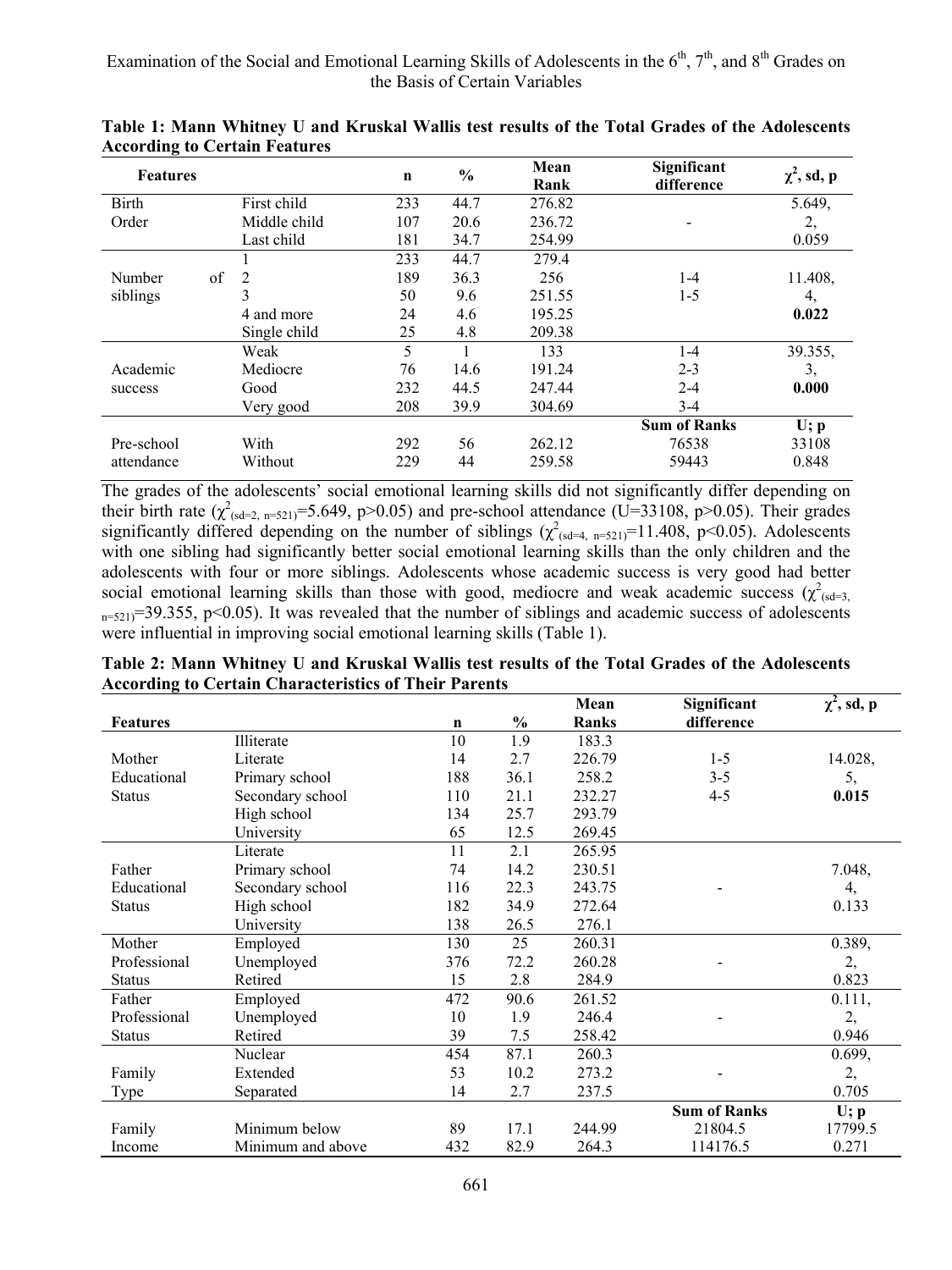#### Ender Durualp

The analysis revealed that the social emotional learning grades of adolescents did not significantly differ depending on their fathers' educational status  $(\chi^2_{(sd=4, n=521)}=7.048, p>0.05)$ , mothers'  $(\chi^2_{(sd=2, n=521)}=0.389,$  $p > 0.05$ ) and fathers'  $(\chi^2_{(sd=2, n=521)} = 0.111, p > 0.05)$  professional status, family type  $(\chi^2_{(sd=2, n=521)} = 0.699,$ p>0.05), and income (U=17799.5, p>0.05), but mothers' educational status ( $\chi^2_{(sd=5, n=521)}$ =14.028, p<0.05) makes a significant difference. Mothers' educational statuses have different effects on improving adolescents' social emotional learning skills. It was discovered that adolescents whose mothers are high school graduates had higher grades than those whose mothers are illiterate or primary and secondary school graduates (Table 2).

### **4. Discussion**

The research revealed that the social emotional learning skills of the adolescents who participated in the study did not significantly differ depending on the birth order (Bender, 2006; Yurdakavuştu, 2012). However, birth order effects children's development. Families tend to pay closer attention to the first child. Therefore, the first children are willing to succeed, obey the rules, and are neat and tidy although they grow up with a higher dependence on other individuals. They generally turn out to be self-sufficient individuals who can solve their problems on their own. Middle children, however, try to be successful in freer and non-academic areas. They cannot reveal themselves under the sovereignty of the elder sibling and protection of the younger one (Ünver, 2004). Yiğit (2008) detected that the last children have a significantly higher average grade in negative social skills compared to other children.

Research has also shown that adolescents with one sibling have better social emotional learning skills than those with none, and four or more siblings ( $p<0.05$ ). Only children have problems in playmaking and relations with friends. These roles prepare the child for the life and teach them how to share. Besides, as the number of children in a family increases, the number of opportunities decreases, and the development of children is adversely affected (Anonymous, 2011).

The adolescents whose academic success is very good have better social emotional learning skills than those whose academic success is good, mediocre and weak ( $p<0.05$ ). There are various researches that address the relation between social emotional proficiency and academic success. These researches also support the fact that insufficient peer relations and lack of social skills lead children to develop a negative perception of school and cause them to refuse school and have less academic success (Ashdown & Bernard, 2012; Chen et al., 2008; Denham & Brown, 2011; Payton et al., 2008; Soylu, 2007; Zins& Elias, 2007). If children can develop fundamental cognitive, linguistic, and social skills in the early period, their learning life might become easier later on (Johnson & Blumenthal, 2004). Therefore, the relation between academic success and developmental areas can be said to be bilateral. As high academic success affects the development of fundamental cognitive, social and linguistic skills, the development level of cognitive, social and linguistic skills might affect academic success, as well (Zins et al., 2004). Social emotional learning establishes a link between academic knowledge and the fundamental skills required to succeed at school, in the family, society, and life. As a matter of fact, it is said that academic knowledge and social emotional learning must go hand in hand to reach achieve education standards (CASEL, 2003).

The social emotional learning skills of adolescents did not significantly differ depending on their preschool attendance. However, it is known that pre-school education has positive effects on children's social, emotional, linguistic, physical, and psychomotor development. Pre-school education optimally supports children's developmental areas, increases their adaptation and success, and reduces the impact of negative environmental conditions. Pre-school education has a significant effect on children's preparation for adolescence. Children who are prepared to enter adolescence can more easily accept the adolescencerelated changes and adapt to this period. (Oktay, 2007; Ünver, 2004).

Research has shown that fathers' educational status, parents' professional status, their family type and income do not make a difference in adolescents' social emotional learning skills. However, it was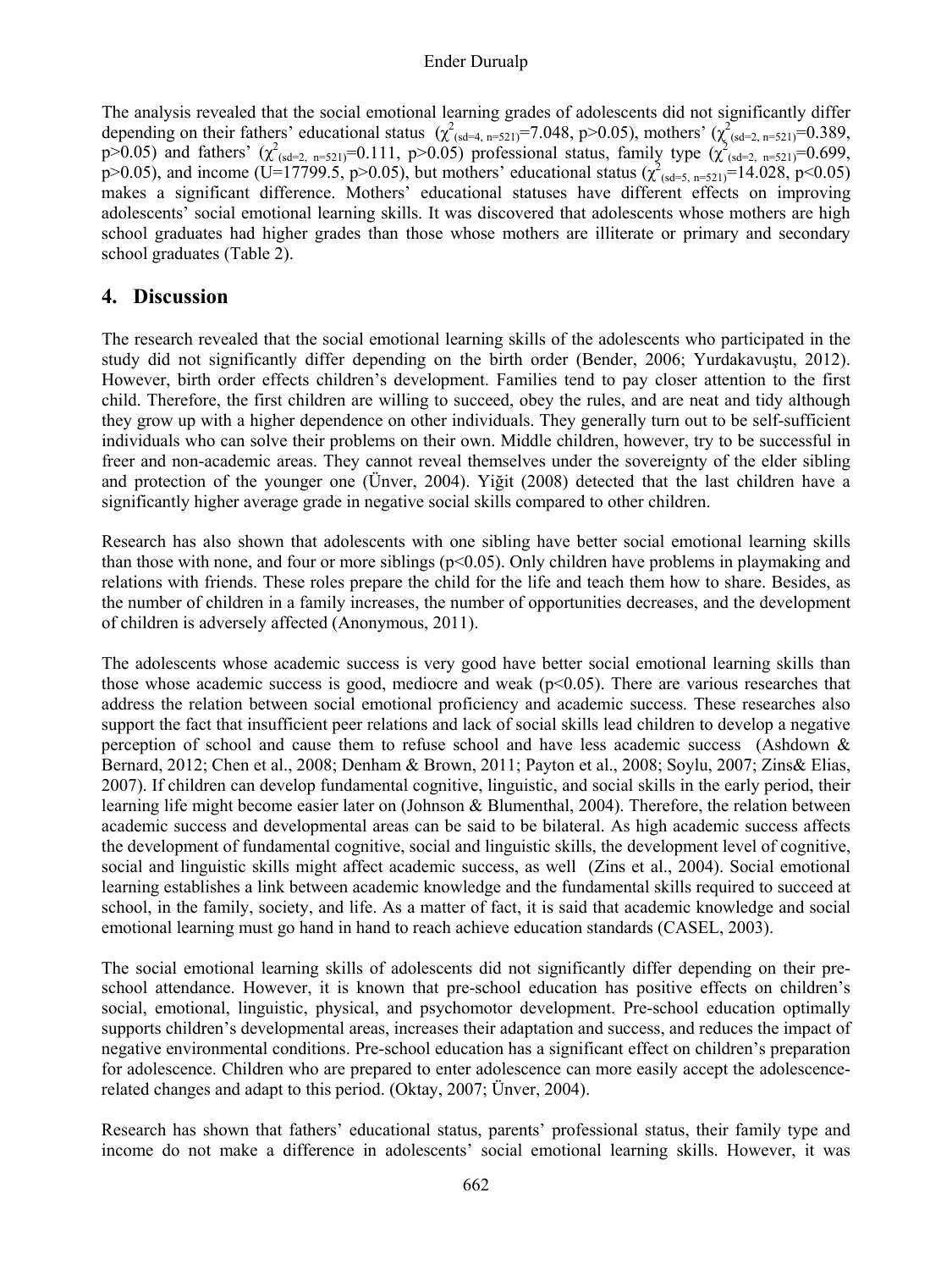## Examination of the Social and Emotional Learning Skills of Adolescents in the 6<sup>th</sup>, 7<sup>th</sup>, and 8<sup>th</sup> Grades on the Basis of Certain Variables

detected that adolescents whose mothers are high school graduates have better social emotional skills than those who are illiterate, or graduates of primary and secondary school ( $p<0.05$ ). The behaviors of the mother, who spends more time and takes care of the child more than the father, directly affect the child's physical, emotional, social, and intellectual development. Type of family is an important variable in children's social and emotional learning. Factors such as the parents' personalities, educational status, professions, socio-cultural status, and attitude towards children all affect children. It has been discovered that the social skills of the children who are raised in families with a low socio-economic level are adversely affected. As the educational level increases, it is seen that the social skill levels of parents and children increase, as well. It has been revealed that the children of the parents with higher social proficiency can more easily gain social skills. Furthermore, the family type (nuclear or extended) leads to a difference in such skills (Özabacı, 2006). In the study of Yurdakavuştu (2012), it has been revealed that the children whose parents are high school graduates have higher emotional intelligence points than those whose parents have never attended school, but the social skill grades did not differ depending on their parents' educational status. Soylu (2007) has revealed in his research that the adolescents whose parents are university graduates have rather low learning skills. Gürsoy (2002) has detected in his study that the aggressiveness grades of the children with unemployed mothers are higher than those with working mothers. The child's birth order, number of siblings, and parent's educational status did not cause a significant difference. At this point, it is important that the time spent with children supports and improves their developmental areas.

It is stated that low socio-economic level adversely affects children's social emotional learning skills, and the development depends on children's and young people's social environment conditions (Betlow, 2005; Ünver, 2004). The researches have also indicated that the social skill grades of the children of the families with higher economic income are better than those with medium and low income (Yiğit, 2008; Yurdakavuştu, 2012). Generally, it is observed that parents with high socio-economic status more frequently have opinions, attitudes, and behaviors that can affect the child's development in a positive way (Hortaçsu, 2003). Again, in this context, families with high socio-economic income can be more sensitive to the child's needs. Kabakçı (2006) has detected that adolescents' social emotional learning skills do not differ depending on their socio-economic income. The familial stress caused by low socioeconomic income has an effect on children's academic success (Erdil, 2010).

# **5. Result and Conclusions**

This research has revealed that adolescents who have a sibling, whose academic success is very good and mothers are graduates of high school have better social emotional learning skills. Adolescents need social emotional skills that make their interpersonal relations easier, regulate their relations with families and help them know and express themselves and develop positive relations. Since it is necessary to develop social emotional skills in order to become an effective member of the society, it is important to examine and evaluate children's and adolescents' social emotional learning skills. It is also important to detect children who are at risk in social and emotional aspects and have special needs. The social, academic, and emotional status of children can be detected and trainings can be delivered in this respect. Longitudinal studies in which children's social emotional skills are examined from the perspective of diverse variables can be conducted. Parents can be informed about the importance of social emotional learning skills and also on how to improve such skills and become role-models.

# **References**

Anonymous. (2011). *Family and child*. Ankara: Republic of Turkey Ministry of National Education.

Anonymous. (2012). *Nationaleducationstatisticsformaleducation 2011-2012*. http://sgb.meb.gov.tr/istatistik/ meb\_istatistikleri\_orgun\_egitim\_2011\_2012.pdf,Retrieved on: 13.11.2012.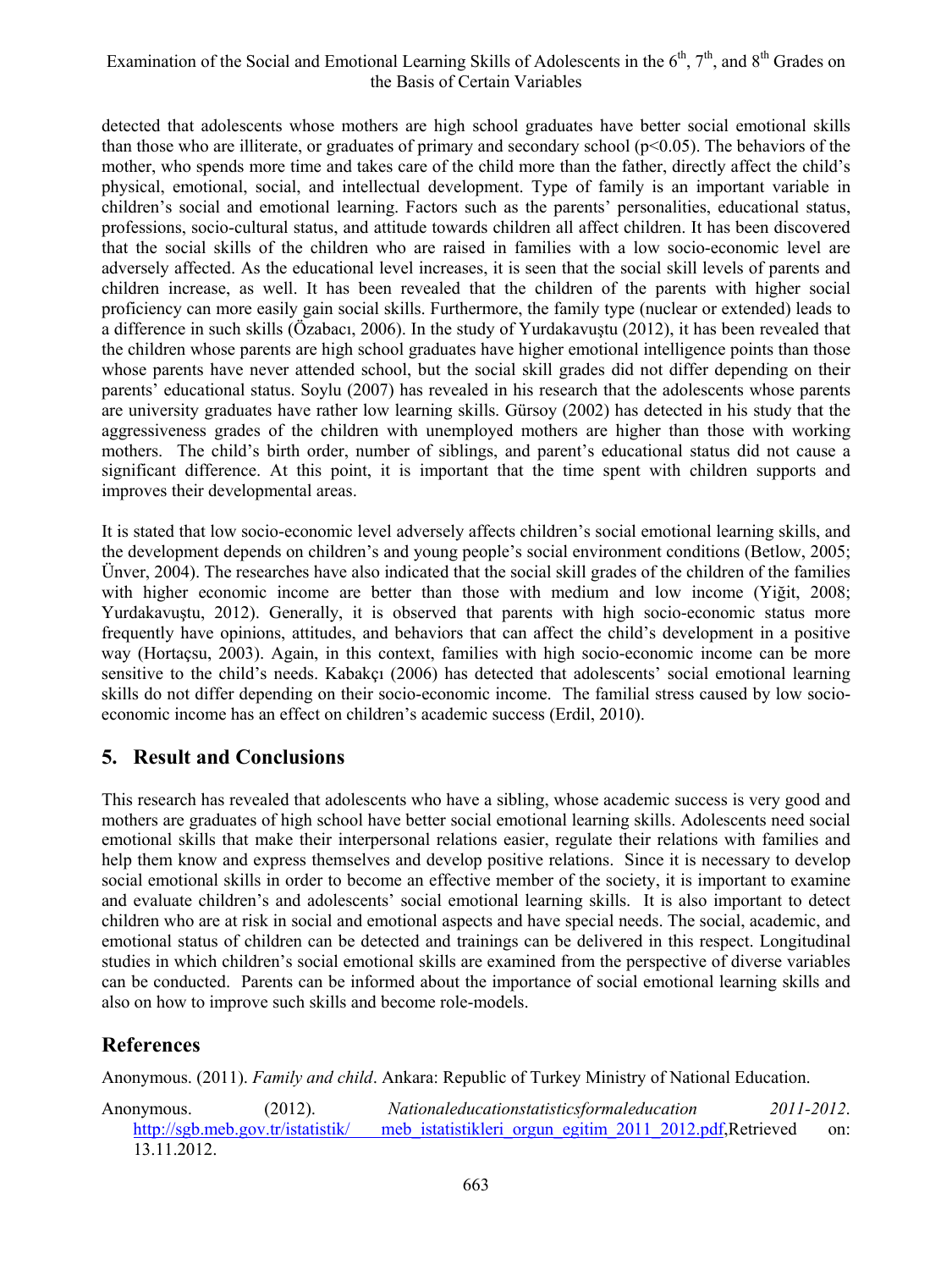- Ashdown, D.M. & Bernard, M.E. (2012). Can explicitınstruction in socialandemotionallearningskillsbenefitthesocial-emotionaldevelopment, well-being, andacademicachievement of youngchildren? *EarlyChildhoodEducationJournal,* 39, 397-405.
- Bayram, N. (2009). *Socialsciencedataanalysiswith SPSS* (2nd ed.). Bursa: Ezgi Publisher.
- Bender, T.M. (2006). Relations between emotional quotient and creativity in thestudents of paintingeducationdepartment. UnpublishedPh.D. Thesis, İzmir: Dokuz Eylül University, Institute of EducationSciences.
- Betlow, M. (2005). Theffect of socialskillsintervention on theemotionalintelligence of children with limited social skills. UnpublishedPh.D. Thesis, New Jersey: SetonHallUniversity.
- Büyüköztürk, Ş. (2012). *Data analysishandbookforsocialsciences* (16th ed.). Ankara: Pegem Academy Bookstore.
- Chen, X.,Chang, L., Liu, H. & He, Y. (2008). Effects of thepeergroup on thedevelopment of social functioning and academic achievement: A longitudinalstudy in chinesechildren. *Child Development*, 79(2), 235-251.
- CollaborativeforAcademic, Social, andEmotional Learning (CASEL). (2003). *Safeandsound: An educationalleader'sguidetoevidence-basedsocialandemotionallearning (SEL) programs.* Chicago, IL: Author.
- Denham, S.A. & Brown, C. (2010). Plays nice withothers: Social-emotionallearningandacademicsuccess. *EarlyEducationand Development,* 21(5), 652-680.
- Durlak, J.A.,Weissberg, R.P., Dymnicki, A.D. &Schellinger, K.B. (2011). Theimpact of enhancing students' social and emotional learning: A meta-analysis of school-baseduniversalinterventions. *Child Development,* 82(1), 405–432.
- Elias, M.J. (2006). The*connectionbetweenacademicandsocial-emotionallearning*. CA: CorwinPress. http://www.corwin.com/upm-data/8299\_Ch\_1.pdf,Retrieved on: 07.01.2013.
- Erdil, Z. (2010). Relationshipof academicachievementandearlyinterventionprogramsforchildrenwhoare at socio-economical risk. *Hacettepe UniversityFaculty of HealthSciencesNursingJournal,* 17, 72-78.
- Fredericks, L. (2003). *Makingthecaseforsocialandemotionallearningand service-learning*. Colorado: EducationCommission of theStates' Publications.
- Gander, M.J. &Gardiner, H.W. (2007). *Child andadolescentdevelopment* (6th ed.), (Trans: A. Dönmez, H. N. Çelen &B. Onur). Ankara: İmge Bookstore.
- Gueldner, B. &Merrell, K. (2011). Evaluation of a social-emotionallearning program in conjunction with the exploratory application of performance feed back incorporating motivational ınterviewing techniques. *Journal of EducationalandPsychologicalConsultation,* 21(1), 1-27.
- Gürsoy, F. (2002). Examination of theaggression of childrenwhosemothersareworkingandnonworkingmother. *Journal of Child Development and Education,* 1(6-7), 7-15.
- Hortaçsu, N. (2003). *Childhoodrelationships*. İstanbul: İmge Bookstore.
- Humphreys, T. (1999). *Key of children'seducation: Self confidence* (2nd ed.),(Trans: T. Anapa). İstanbul: Epsilon Publishing.
- Johnson, D.L. & Blumenthal, J. (2004). The parent child development centers and school achievement: A follow-up. *TheJournal of PrimaryPrevention,* 25(2), 195-210.
- Kabakçı, Ö.F. (2006). Secondrydegree of primary school student' socialemotionallearningskills. Unpublished Master Thesis, Ankara: Hacettepe University, Institute of Social Sciences.